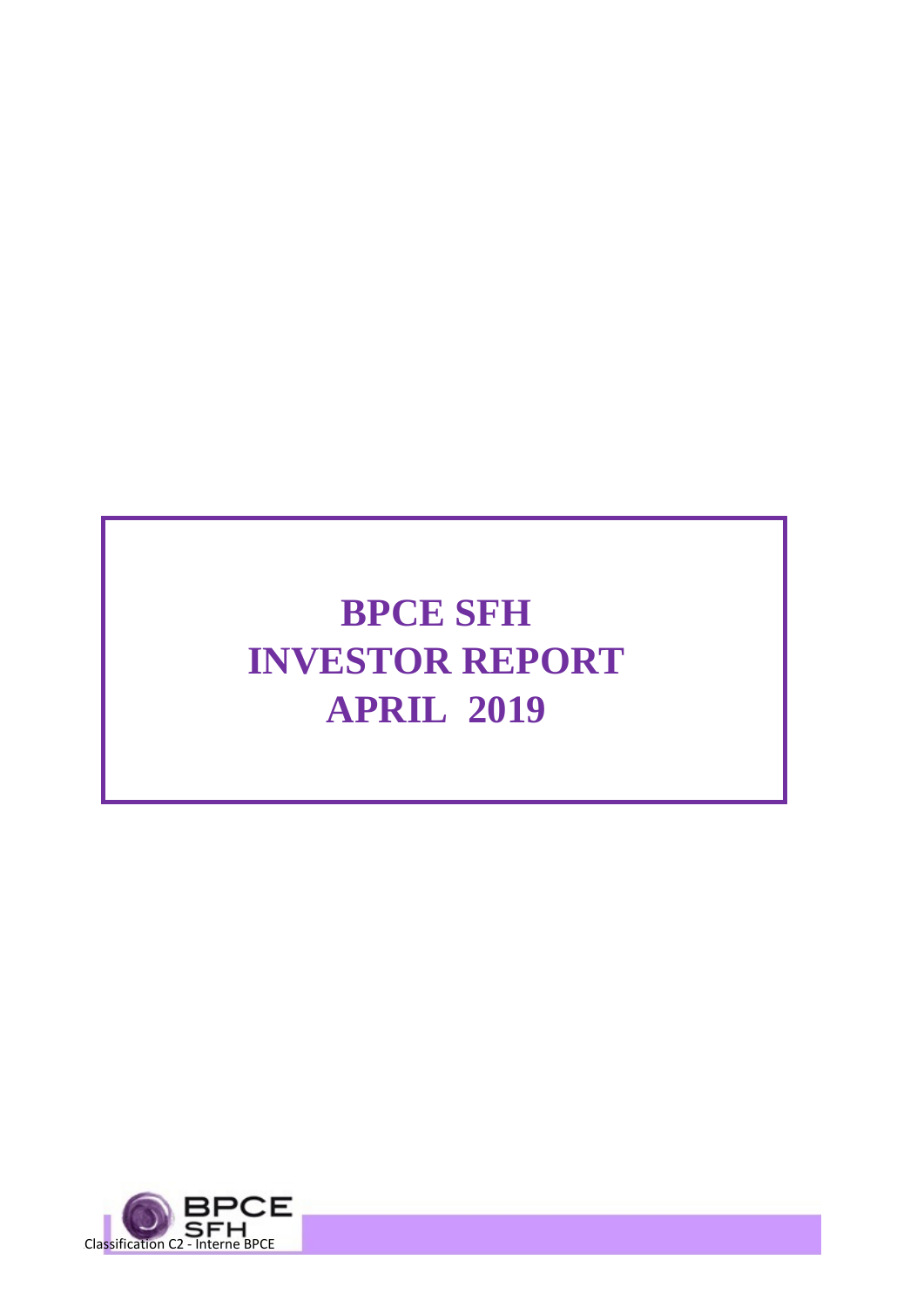| <b>Asset Cover Test</b>                                                                           |                                  |
|---------------------------------------------------------------------------------------------------|----------------------------------|
| Date of the Asset Cover Test                                                                      | 25/04/2019                       |
|                                                                                                   |                                  |
| Adjusted Aggregate Asset Amount (AAAA)<br>Aggregate Covered Bond Outstanding Principal<br>$R = -$ |                                  |
|                                                                                                   |                                  |
|                                                                                                   |                                  |
| $(AAAA) = A + SA + PI - (HC + NC)$                                                                |                                  |
| <b>Asset Cover Ratio</b><br>$\mathsf{R}$                                                          | 1,12845                          |
| Adjusted Aggregate Asset Amount (AAAA)                                                            | 28 194 418 881                   |
| Aggregate Notes Outstanding Principal Amount                                                      | 24 985 000 000                   |
| <b>ASSET COVER TEST RESULT (PASS/FAIL)</b>                                                        | <b>PASS</b>                      |
|                                                                                                   |                                  |
| $A = min((a); (b))$                                                                               | 29 670 702 622<br>32 526 562 955 |
| (a) Aggregate Adjusted Home Loan Outstanding Principal Amount<br>(b) $(i) * (ii)$                 | 29 670 702 622                   |
| (i) Aggregate Unajusted Home Loan Outstanding Principal Amount                                    | 33 337 868 115                   |
| (ii) Asset Percentage                                                                             | 89,0%                            |
| Substitution Assets <sup>1</sup><br><b>SA</b>                                                     |                                  |
| Permitted Investments <sup>2</sup><br>PI                                                          |                                  |
| Payments due under Issuer Hedging Agreement<br><b>HC</b>                                          |                                  |
| $NC = WAM * ACBOPA * CC$<br><b>NC</b>                                                             | 1 476 283 741                    |
| WAM (Years)                                                                                       | 5,91                             |
| Aggregate Covered Bond Outstanding Principal Amount (ACBOPA)                                      | 24 985 000 000                   |
| Carrying Cost (CC)                                                                                | 1,0%                             |
| <b>Syndicated Covered Bond Issues</b>                                                             |                                  |

#### Name of Series **Outstanding** Principal Amount **Scheduled** Maturity Date<br>13/09/2021 **Remaining** Maturity (Years)<br>2,38 2 2 2 100 000 000 13/09/2021 2,38<br>7 500 000 000 24/01/2024 4,75 7 500 000 000 24/01/2024 4,75<br>6 1 450 000 000 23/03/2022 2,91 1 450 000 000 23 1 000 000 000 29/11/2019 0,59 1 43 1 445 000 000 17/09/2020 1,39 48 1150 000 000 29/11/2023 4,59<br>57 1 900 000 000 30/01/2020 0,76 1 900 000 000 67 1150 000 000 27/06/2024 5,17<br>
74 800 000 000 24/02/2025 5,83 74 800 000 000 24/02/2025<br>76 800 000 000 11/10/2022 76 800 000 000 11/10/2022 3,46<br>80 500 000 000 28/07/2020 1,26 500 000 000 84 1 000 000 000 10/02/2023 3,79<br>98 1 000 000 000 21/02/2024 4,82 1 000 000 000 21/02/2024 4,82 102 1000 000 000 08/06/2029 10,12<br>107 1000 000 000 13/04/2028 8,97 1 000 000 000 111 1000 000 000 02/09/2025 6,35<br>124 1 000 000 000 27/11/2026 7,59 124 1000 000 000 27/11/2026<br>130 1750 000 000 22/09/2027 1 750 000 000 22/09/2027 8,41 20 545 000 000

| <b>Private Placements of Covered Bonds</b> |                         |  |  |  |  |  |  |  |  |
|--------------------------------------------|-------------------------|--|--|--|--|--|--|--|--|
|                                            |                         |  |  |  |  |  |  |  |  |
| <b>Outstanding</b>                         | <b>WA Remaining</b>     |  |  |  |  |  |  |  |  |
| <b>Principal Amount</b>                    | <b>Maturity (Years)</b> |  |  |  |  |  |  |  |  |
| 4 440 000 000                              | 12.68                   |  |  |  |  |  |  |  |  |
|                                            |                         |  |  |  |  |  |  |  |  |

Total Outstanding Covered Bond Issues 24 985 000 000

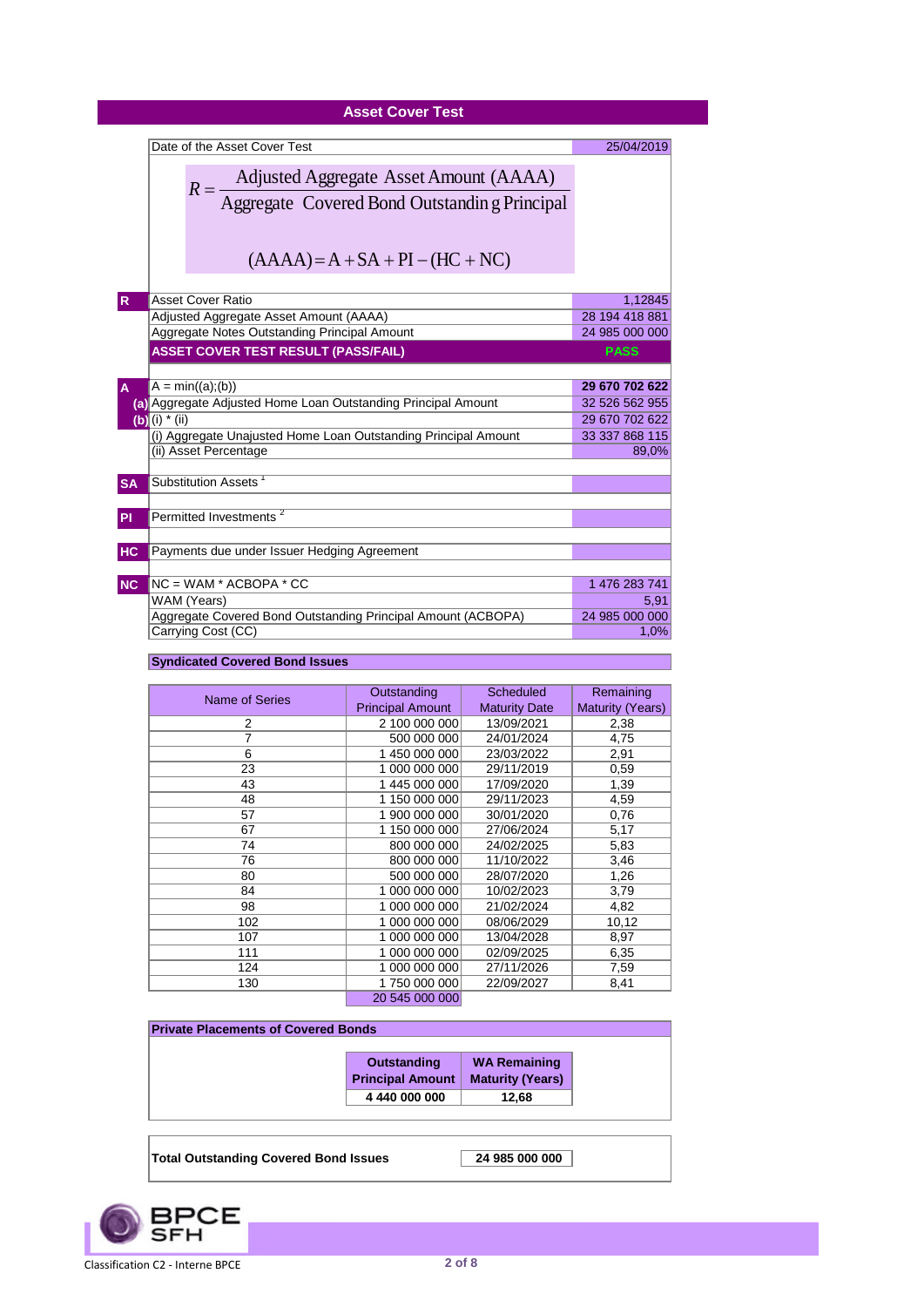*<sup>1</sup>Substitution Assets* means any *valeur de remplacement* of the Lender, within the meaning, and complying with the provisions, of Articles L.515- 17 and R.515-7 of the FMFC, and which is not a Permitted Investment.

*<sup>2</sup>Permitted Investments* means any *valeur de remplacement* of the Lender, within the meaning, and complying with the provisions, of Articles L.515-17 and R.515-7 of the FMFC. Substitution Assets will be valued using the same methodology as the specific controller of the Lender, which is denominated in Euro and falls into one of the following categories:

(a) deposits denominated in Euro made with a credit institution whose registered office is located in a member state either of the European Economic Area or of the Organisation for Economic Co-operation and Development ("OECD"), with the exception of investment firms, having a rating no lower than A+ (long term) (or A (long term), but in that case, together with A-1 (short term)) by S&P and P-1 (short term) by Moody's, and which may be repaid or withdrawn at any moment at the request of the Issuer in order to make sums available within twenty-four (24) hours at the latest, having a remaining maturity date of thirty (30) days or less and mature at least one (1) Business Day prior to the next Payment Date; (b) French treasury bonds (bons du Trésor) having a remaining maturity date of thirty (30) days or less and mature at least one (1) Business Day prior to the next Payment Date and having a rating no lower than A+ (long term) (or A (long term), but in that case, together with A-1 (short term)) by S&P and P-1 (short term) by Moody's;

(c) debt instruments referred to in paragraph 2 of Article D. 214-94 of the Financial Code and denominated in Euro, provided that:

 (i) they are traded on a regulated market located in a country that is party to the agreement on the European Economic Area, with the exception of securities giving access directly or indirectly to the share capital of a company;

(ii) they have a fixed principal amount at maturity;

(iii) they are not interest-only strips;

(iv) they are not purchased at a premium over par;

(v) they are not issued by mutual funds or any securitisation special purpose vehicle; and

 (vi) they have a remaining maturity date of thirty (30) days or less and mature at least one (1) Business Day prior to the next Payment Date and having a rating no lower than A+ (long term) (or A (long term), but in that case, together with A-1 (short term)) by S&P and P-1 (short term) by Moody's;

(d) negotiable debt instruments (titres de créances négociables) being denominated in Euro and provided they have the characteristics specified in sub-paragraphs (ii) to (v) of paragraph (c) above, having a remaining maturity date of thirty (30) days or less and mature at least one (1) Business Day prior to the next Payment Date and having a rating no lower than A+ (long term) (or A (long term), but in that case, together with A-1 (short term)) by S&P and P-1 (short term) by Moody's; or

(e) units or shares of units in undertakings for collective investment in transferable securities (organismes de placement collectifs en valeurs mobilières) invested mainly in debt instruments referred to in paragraphs (b), (c) and (d) above, being denominated in Euro, having a remaining maturity date of thirty (30) days or less and mature at least one (1) Business Day prior to the next Payment Date and having a daily liquidity.

*<sup>3</sup>HC, Hedging Costs*, is equal to : (i) zero before the issuer enters into any hedging agreement; and (ii) otherwise, an amount equal to the payments due under the issuer hedging agreements (plus interest) within the period between two interest payment dates, plus two months preceding the relevant ACT date.

*<sup>4</sup> NC, Negative Carry* , is the weighted-average maturity of all covered bonds outstanding (subject to a floor of one year), multiplied by the euro equivalent covered bonds' aggregate principal amount outstanding multiplied by 1%.

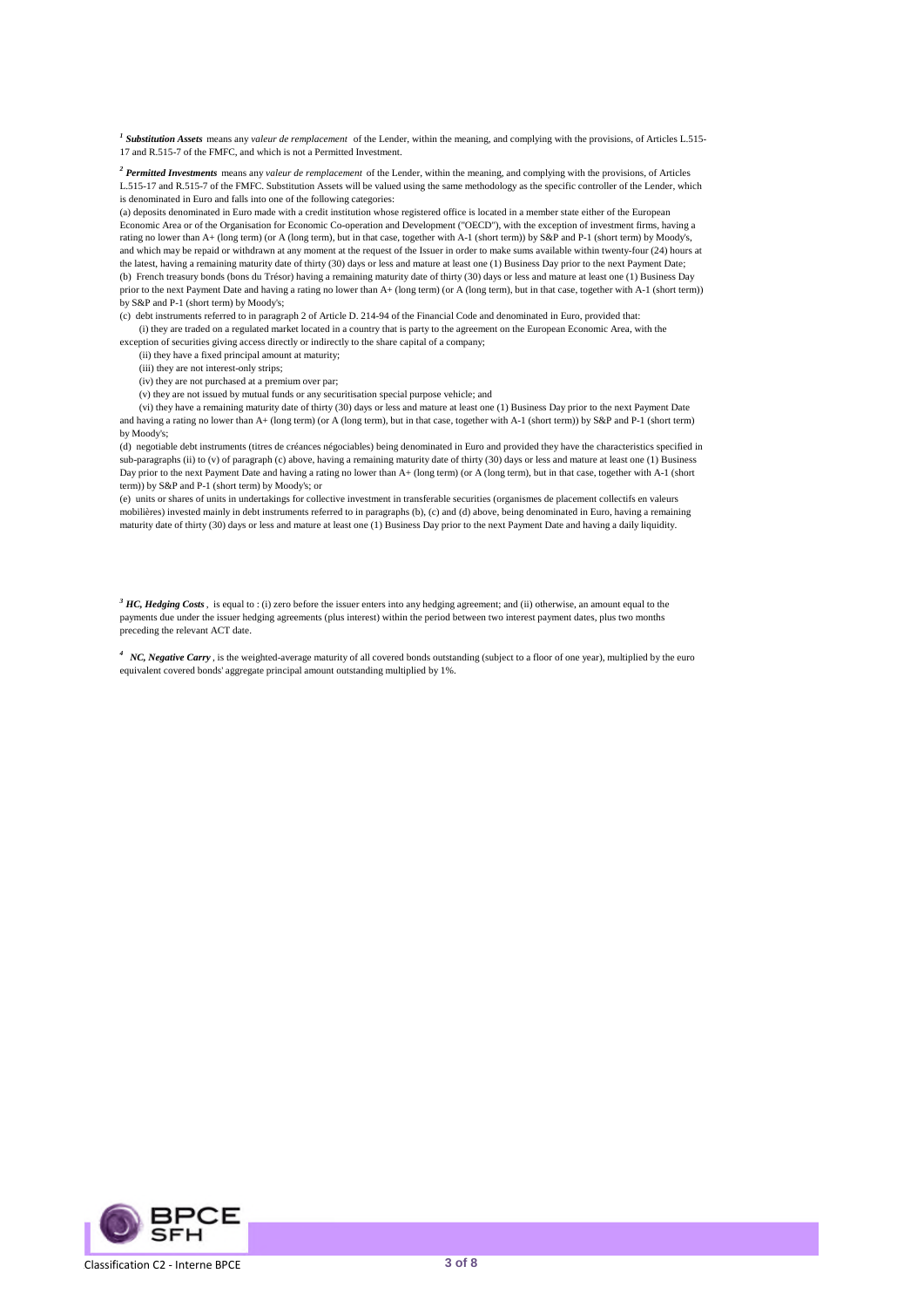# **Investor Report April 2019**

**Cut-off Date 31/03/2019**

#### **ISSUER OVERVIEW**

**Covered Bond Issuer**

| UCITS compliant (Yes / No) ? | Yes                |
|------------------------------|--------------------|
| CRR 4 compliant (Yes / No) ? | Yes <sup>(1)</sup> |

 $(1)$  As defined by the Article 129 in :

 *"REGULATION (EU) No 575/2013 OF THE EUROPEAN PARLIAMENT AND OF THE COUNCIL of 26 June 2013"*

| <b>Coverage of Liquidity Needs</b> | <b>Consequences</b>                                                                                                                                                                                          |
|------------------------------------|--------------------------------------------------------------------------------------------------------------------------------------------------------------------------------------------------------------|
| Cover 180 days of liquidity needs  | BPCE assures at any time the BPCE SFH treasury<br>needs over a 180 days period, taking into account<br>the projected flows of principal and interest of its<br>assets and the amounts pertaining to the term |

#### **Rating Triggers**

| <b>Commitment</b>         | <b>Trigger</b> (rating below) |                     | <b>Consequences</b>                                                                                                                                                                                                                                                                                                                                                                                                                                                                                                                                                               | Counterparty                                                                                                                                                                                                                                                                                                                                                                                                                                       | <b>Current ratings</b> |                     | <b>Breached</b> |
|---------------------------|-------------------------------|---------------------|-----------------------------------------------------------------------------------------------------------------------------------------------------------------------------------------------------------------------------------------------------------------------------------------------------------------------------------------------------------------------------------------------------------------------------------------------------------------------------------------------------------------------------------------------------------------------------------|----------------------------------------------------------------------------------------------------------------------------------------------------------------------------------------------------------------------------------------------------------------------------------------------------------------------------------------------------------------------------------------------------------------------------------------------------|------------------------|---------------------|-----------------|
|                           | S&P                           | Moody's             |                                                                                                                                                                                                                                                                                                                                                                                                                                                                                                                                                                                   |                                                                                                                                                                                                                                                                                                                                                                                                                                                    | S&P                    | Moody's             |                 |
| Collection Loss Reserve   | A(LT)                         | $P-1$ (ST)          | Fund a reserve with a cash amount equal to the collections<br>received by the Guarantors under the Home Loans granted as<br>Collateral Security during the preceding 2.5 calendar months<br>(within 10 Business Days following the occurrence of a<br>Collection Loss Trigger Event).                                                                                                                                                                                                                                                                                             | Groupe BPCE                                                                                                                                                                                                                                                                                                                                                                                                                                        | A(LT)<br>A-1 (ST)      | A2 (LT)<br>P-1 (ST) | <b>No</b>       |
| <b>Hedging Agreements</b> |                               | A2                  | The Lender (BPCE SFH) shall find an Eligible Hedging<br>Provider agreeing to enter into (a) any Issuer Hedging<br>Transaction (as defined in the Hedging Letter) with in 30<br>Business Days and (b) any Borrower Hedging Transaction (as<br>defined in the Hedging Letter) with BPCE with in 30 Business<br>Days.                                                                                                                                                                                                                                                                | Eligible Hedging Provider means a financial institution which:<br>a - is permitted to enter into derivative contracts with French<br>residents:<br>b - (i) rated at least at the Hedging Required Rating or (ii)<br>quaranteed by quarantor rated at least at the Hedging<br>Required Rating or (iii) provide collateral for its obligations<br>under the relevant Hedging Agreement and taken any<br>remedial action required by Rating Agencies. | $\mathsf{A}$           | A2                  | No              |
|                           |                               |                     | Any cost and expenses to enter into such Hedging<br>Agreements, including any balance in cash amount (soulte)<br>shall be paid by the Groupe BPCE                                                                                                                                                                                                                                                                                                                                                                                                                                 | Groupe BPCE                                                                                                                                                                                                                                                                                                                                                                                                                                        |                        | A2                  | N <sub>o</sub>  |
| <b>Account Bank</b>       |                               | A2(LT) and P-1 (ST) | The Issuer will terminate the appointment of the Management<br>and Recovery Agent as account bank with in 60 calendar days,<br>provided that the following conditions are satisfied:<br>(a) a substitute account bank has been effectively appointed<br>by the Issuer:<br>(b) the substitute account bank have at least the Account<br><b>Banks Required Ratings:</b><br>(c) the relevant bank accounts of the Issuer have been<br>transferred in the books of a substitute account bank: and<br>(d) such substitutions shall comply with all applicable laws and<br>regulations. | Groupe BPCE                                                                                                                                                                                                                                                                                                                                                                                                                                        | A                      | A2 (LT)<br>P-1 (ST) | <b>No</b>       |
| Servicer Replacement      | <b>BBB</b>                    | Baa2                | The Lender (BPCE SFH) shall appoint within 30 days a<br>Substitute Servicer rated at least BBB or Baa1                                                                                                                                                                                                                                                                                                                                                                                                                                                                            | <b>Groupe BPCE</b>                                                                                                                                                                                                                                                                                                                                                                                                                                 |                        | A2                  | No              |

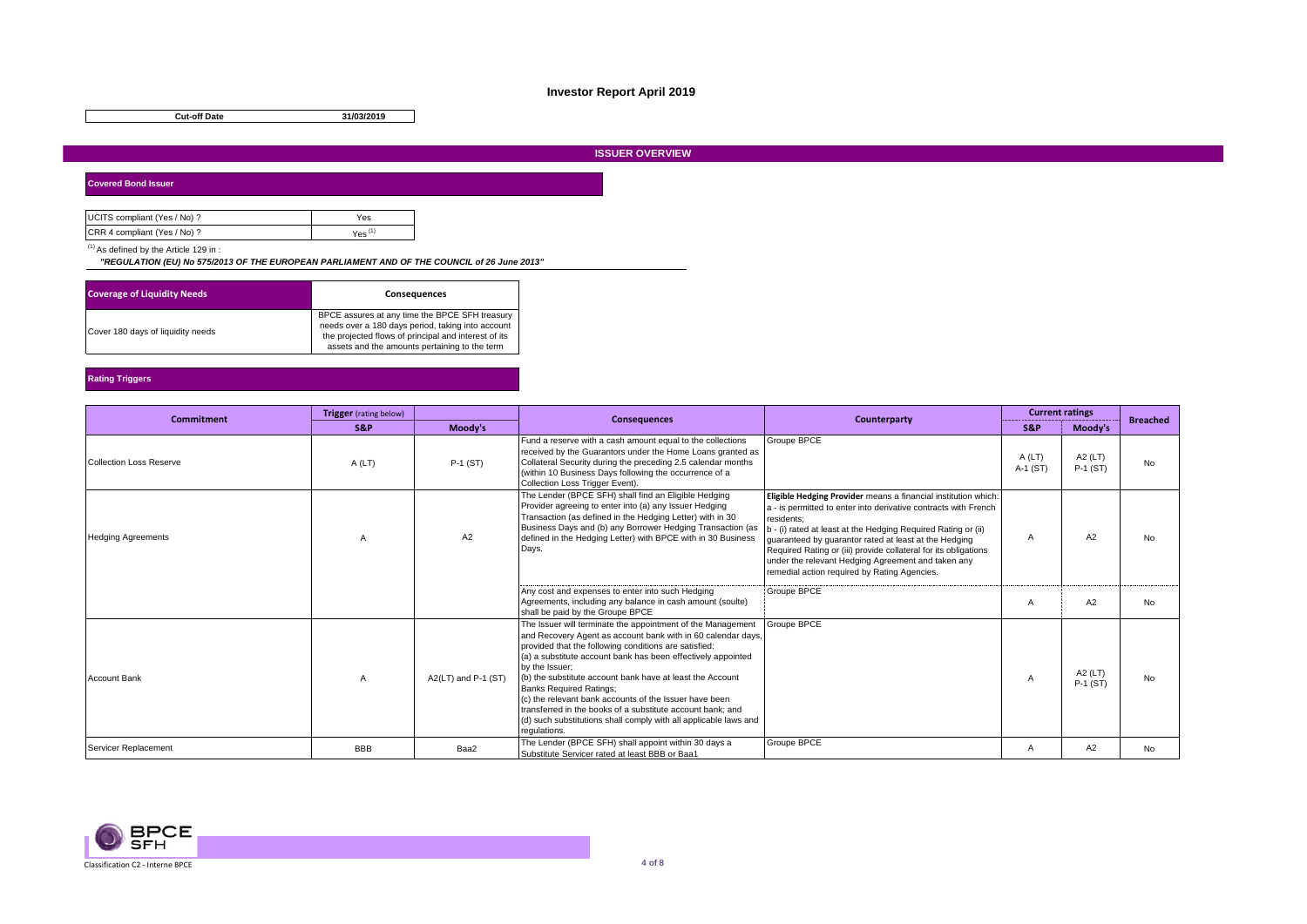# **COLLATERAL DESCRIPTION asset report date April 2019**

#### **A ] Overview data**

| <b>Total outstanding current balance</b>    | 33 337 868 115 € |
|---------------------------------------------|------------------|
| <b>Number of loans</b>                      | 535 383          |
| <b>Number of borrowers</b>                  | 459 887          |
| <b>Average Loan balance</b>                 | 62 269€          |
| <b>Weighted Average Seasoning in months</b> | 65               |
| Weighted Average Remaining term in months   | 164              |
| % of fixed rate home loans                  | 98.40%           |
| % of variable rate home loans with a cap    | 1.45%            |
| % of variable rate home loans without a cap | 0,16%            |
| <b>Weighted Average Current LTV</b>         | 66.99%           |
| <b>Weighted Average Current Indexed LTV</b> | 67.32%           |

#### **B ] Portfolio breakdowns**

#### **1. Breakdown by Outstanding balance**

| Total Loan Balance in MIn €      |                                                |                                     | <b>Unindexed LTV Range</b> |           |                 |                 |             |        |                                                          |         |       |
|----------------------------------|------------------------------------------------|-------------------------------------|----------------------------|-----------|-----------------|-----------------|-------------|--------|----------------------------------------------------------|---------|-------|
| <b>Outstanding Balance (EUR)</b> | <b>Total Loan Balance</b><br>In Min $\epsilon$ | <b>Total Loan Balance</b><br>In $%$ | [0% : 40%]                 | 40% : 50% | $ 50\% : 60\% $ | $ 60\% : 70\% $ | 70% ; 80% ] |        | 80% ; 85% ]     85% ; 90% ]     90% ; 95% ]   95% ; 100% |         |       |
| 10:250001                        | 2 0 2 4 , 9                                    | 6,07%                               | 101,9                      | 169,19    | 172.87          | 198.9           | 219.0       | 81.5   | 50.4                                                     | 23.8    | 7,3   |
| 25 000 ; 50 000 ]                | 3 630,0                                        | 10,89%                              | 1 252,9                    | 465,5     | 442.3           | 458,0           | 472,9       | 226,2  | 184,3                                                    | 94,2    | 33,9  |
| 150 000 : 75 000 1               | 4 7 69,1                                       | 14,31%                              | 857,5                      | 577,4     | 666,6           | 759,5           | 852,0       | 425,2  | 349,3                                                    | 204,1   | 77,7  |
| 75 000 ; 100 000 ]               | 5 161.1                                        | 15,48%                              | 501,2                      | 453,6     | 674.0           | 875,9           | 1 107.6     | 575,0  | 516,5                                                    | 330.6   | 126,8 |
| 100 000 ; 125 000 ]              | 4 608,4                                        | 13,82%                              | 299,5                      | 302,7     | 471.7           | 743,4           | 1 075,3     | 588,3  | 590,8                                                    | 382,4   | 154,3 |
| 125 000 ; 150 000 ]              | 3 632,2                                        | 10,90%                              | 186,6                      | 203,0     | 322,0           | 500,4           | 809,0       | 515,9  | 536,9                                                    | 397,4   | 161,1 |
| 150 000: 175 000 1               | 2 7 2 9 , 2                                    | 8,19%                               | 119,7                      | 132,8     | 217.4           | 357,4           | 567,2       | 386,7  | 432,4                                                    | 358,3   | 157,4 |
| 175 000 ; 200 000 ]              | 1910,1                                         | 5,73%                               | 78,1                       | 94,9      | 149.3           | 237,6           | 414.8       | 266,2  | 293,4                                                    | 256,9   | 118,9 |
| 200 000 : 250 000                | 2 3 6 0, 2                                     | 7,08%                               | 91,3                       | 119,0     | 171.4           | 288,0           | 462,9       | 333,0  | 388,8                                                    | 343,6   | 162,3 |
| 1250 000 : 500 000 1             | 2 490,2                                        | 7,47%                               | 90,0                       | 128,2     | 208,3           | 302,1           | 468.5       | 346.3  | 413,6                                                    | 367.6   | 165,4 |
| 1500 000; 1 000 000 1            | 22.5                                           | 0,07%                               | 0.0                        |           | 0.0             | 0,0             |             | 0.0    | 7,2                                                      | 11.5    | 3,7   |
| > 1000000                        |                                                | 0,00%                               |                            |           |                 | 0.0             |             |        | 0.0                                                      |         |       |
| Total                            | 33 337,9                                       | 100,00%                             | 4578.8                     | 2 646,1   | 3 495.7         | 4 7 2 1 . 1     | 6 4 4 9 . 1 | 3744.3 | 3 763.5 l                                                | 2 770.4 | 168,8 |

# **2. Breakdown by year of Origination**

| Total Loan Balance in MIn € |                                                | <b>Unindexed LTV Range</b>          |             |                 |                 |                 |             |                                                            |         |             |                  |
|-----------------------------|------------------------------------------------|-------------------------------------|-------------|-----------------|-----------------|-----------------|-------------|------------------------------------------------------------|---------|-------------|------------------|
| <b>Year of Origination</b>  | <b>Total Loan Balance</b><br>In Min $\epsilon$ | <b>Total Loan Balance</b><br>In $%$ | [0% : 40%]  | $ 40\% : 50\% $ | $ 50\% : 60\% $ | $ 60\% : 70\% $ | 70% ; 80% ] | 80% ; 85% ]     85% ; 90% ]     90% ; 95% ]   95% ; 100% ] |         |             |                  |
| Prior to 2007               | 774.1                                          | 5,32%                               | '083,9      | 327,8           | 258,8           | 84,2            |             |                                                            |         | 0,0         | 0.2 <sub>1</sub> |
| 2007 - 2009                 | 2 732.9                                        | 8,20%                               | 795,8       | 442,8           | 571.6           | 594,3           | 290.1       | 29.6                                                       |         | 2,0         | 0.41             |
| 2010 - 2012                 | 6 8 5 4 , 8                                    | 20,56%                              | 270,2       | 756,9           | 1099.1          | 1 544.3         | 1674.3      | 379.7                                                      | 101.2   | 25,0        | 4.31             |
| 2013 - 2015                 | 12 011.4                                       | 36,03%                              | 1 0 3 4 , 5 | 769,5           | 089,4           | 1830,4          | 3 2 3 6 , 5 | 2 051,0                                                    | 1555,5  | 403,6       |                  |
| 2016 - 2019                 | 9 9 64.7                                       | 29,89%                              | 394,4       | 349,0           | 476.8           | 668,0           | 1 230,8     | 1 282,6                                                    | 2 100,5 | 2 3 3 9 , 8 | 1 122,9          |
| Total                       | 33 337.9                                       | 100,00%                             | 4578,7      | 2646,1          | 3 4 9 5.7       | 4721.1          | 6 449.1     | 3744,3                                                     | 3763,5  | 2 770.4     | 1 168,8          |

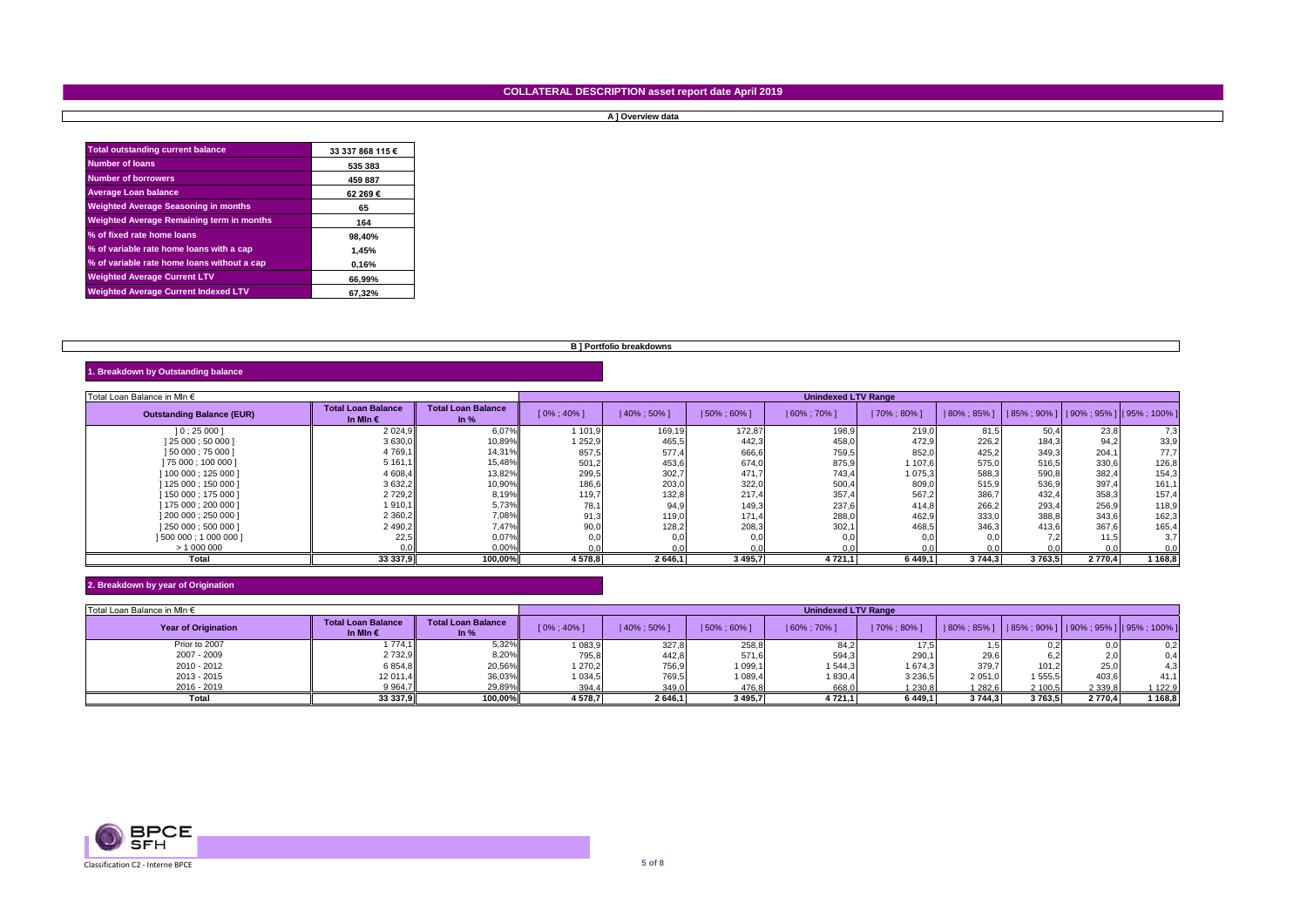# **3. Seasoning**

| Total Loan Balance in Mln € |                                         | <b>Unindexed LTV Range</b>          |           |            |                |                |             |                                             |         |         |         |
|-----------------------------|-----------------------------------------|-------------------------------------|-----------|------------|----------------|----------------|-------------|---------------------------------------------|---------|---------|---------|
| Seaoning (in months)        | Total Loan Balance<br>In Min $\epsilon$ | <b>Total Loan Balance</b><br>In $%$ | [0% : 40% | 40%: 50% 1 | $150\% : 60\%$ | $ 60\% : 70\%$ | 70% ; 80% ] | 80%; 85%    85%; 90%   90%; 95%   95%; 100% |         |         |         |
| < 12                        | 514.9                                   | 4,54%                               | 58,8      | 55,7       | 78,6           | 89,7           | 135.4       | 102,0                                       | 181,3   | 293,5   | 520,0   |
| $>= 12 - 24$                | 3 555,3                                 | 10,66%                              | 136,4     | 120,4      | 166,5          | 224,5          | 366,3       | 346,4                                       | 667,0   | 1018,7  | 509,3   |
| $>= 24 - 36$                | 3916,6                                  | 11,75%                              | 150,2     | 128,2      | 171,9          | 269,8          | 545.0       | 637.7                                       | 1020.8  | 906,9   | 86,2    |
| $>=36 - 60$                 | 9118,0                                  | 27,35%                              | 648,5     | 500,9      | 719,8          | 1154,6         | 2 2 86,7    | 1745.8                                      | 1 537,3 | 483,1   | 41,4    |
| $>= 60$                     | 15 233,1                                | 45,69%                              | 3584,9    | 1840,9     | 2 3 5 9 , 0    | 2 982,6        | 3 115,7     | 912,5                                       | 357,2   | 68,3    | 12,0    |
| Total                       | 33 337,9                                | 100,00%                             | 4578.7    | 2646,1     | 3 4 9 5 , 7    | 4721,1         | 6 449,2     | 3744,3                                      | 3763,5  | 2 770.4 | 1 168,8 |

#### **4. Breakdown by Remaining Term**

| Total Loan Balance in MIn €  |                                         |                                     | <b>Unindexed LTV Range</b> |             |                 |                 |             |                                                            |         |         |         |
|------------------------------|-----------------------------------------|-------------------------------------|----------------------------|-------------|-----------------|-----------------|-------------|------------------------------------------------------------|---------|---------|---------|
| <b>Remaning Term (years)</b> | Total Loan Balance<br>In Min $\epsilon$ | <b>Total Loan Balance</b><br>In $%$ | $[0\% : 40\%]$             | 40% ; 50% ] | $ 50\% : 60\% $ | $ 60\% : 70\% $ | 70% ; 80% ] | 80% : 85%       85% : 90%       90% : 95%       95% : 100% |         |         |         |
| $\leq$ 5 years               | 2 185,8                                 | 6,56%                               | 1575,4                     | 210,5       | 141.2           | 112,6           | 103,9       | 27.7                                                       | 11,9    |         | 0.5     |
| 5;10]                        | 6824,6                                  | 20,47%                              | '832,7                     | 1 178,2     | 1221.0          | 1116,9          | 839.5       | 321.7                                                      | 196,3   | 90,7    | 27,7    |
| $10:15$ ]                    | 10 019,7                                | 30,06%                              | 826,8                      | 797,7       | 322,4           | 2 000,2         | 2 501,6     | 132.1                                                      | 862,5   | 411.3   | 165,    |
| 15:201                       | 9 706,4                                 | 29,12%                              | 300,0                      | 387,2       | 667,1           | 1 205,8         | 2 3 9 9 , 6 | 583,6                                                      | 1 687,3 | 1102,1  | 373,8   |
| 20;30]                       | 4 601,4                                 | 13,80%                              | 44,0                       | 72,4        | 144.1           | 285,6           | 604.5       | 679.4                                                      | 1 005,6 | 1164.1  | 601.    |
| 30:                          |                                         | 0,00%                               | 0.0                        |             |                 | n.ni            | 0.0         |                                                            | 0.0     | 0,0     | 0.01    |
| Total                        | 33 337,8                                | 100.00%                             | 4 578,7                    | 2 646,1     | 3 495,7         | 4721,1          | 6449.2      | 3 744.3                                                    | 3 763,5 | 2 770.4 | 1 168,8 |

#### **5. Loan Purpose**

| Total Loan Balance in MIn € |                                                |                                     | <b>Unindexed LTV Range</b> |           |                 |             |             |                                                                      |         |        |       |  |
|-----------------------------|------------------------------------------------|-------------------------------------|----------------------------|-----------|-----------------|-------------|-------------|----------------------------------------------------------------------|---------|--------|-------|--|
| <b>Loan Purpose</b>         | <b>Total Loan Balance</b><br>In Min $\epsilon$ | <b>Total Loan Balance</b><br>In $%$ | [0% : 40%]                 | 40% ; 50% | $ 50\% : 60\% $ | 60% ; 70% ] | 70% ; 80% ] | $\vert$   80% ; 85% ]     85% ; 90% ]     90% ; 95% ]   95% ; 100% ] |         |        |       |  |
| Purchase                    | 23 607,2                                       | 70,81%                              | 3635,3                     | 2 103,0   | 2 706,2         | 3492,1      | 4 521.3     | 2 4 2 9.5                                                            | 2247.1  | 676.1  | 796,7 |  |
| Renovation                  | 575,8                                          | 1,73%                               | 101,2                      | 57,6      | 78,9            | 88,6        | 94,3        | 53,7                                                                 | 48,7    | 35,6   | 17,2  |  |
| Construction                | 4 0 76,5                                       | 12,23%                              | 746.1                      | 387,5     | 524.4           | 683,0       | 791.7       | 360.5                                                                | 307.8   | 197.7  | 77,8  |  |
| Refinancing                 | 5 076,1                                        | 15,23%                              | 96,                        | 97.9      | 185,8           | 457,3       | 1 041.3     | 900,5                                                                | 159.4   | 861.0  | 277,0 |  |
| Other / No Data             |                                                | 0.01%                               |                            | 0.1       |                 | 0,2         | 0.5         | 0.2                                                                  | 0,6     | 0.0    | 0, 0  |  |
| Tota                        | 33 337,9                                       | 100.00%                             | 4 578,7                    | 2 646,1   | 3 4 9 5, 7      | 4 721.11    | 6 4 4 9 , 2 | 3744.3                                                               | 3 763.5 | 2770,4 | 168,8 |  |

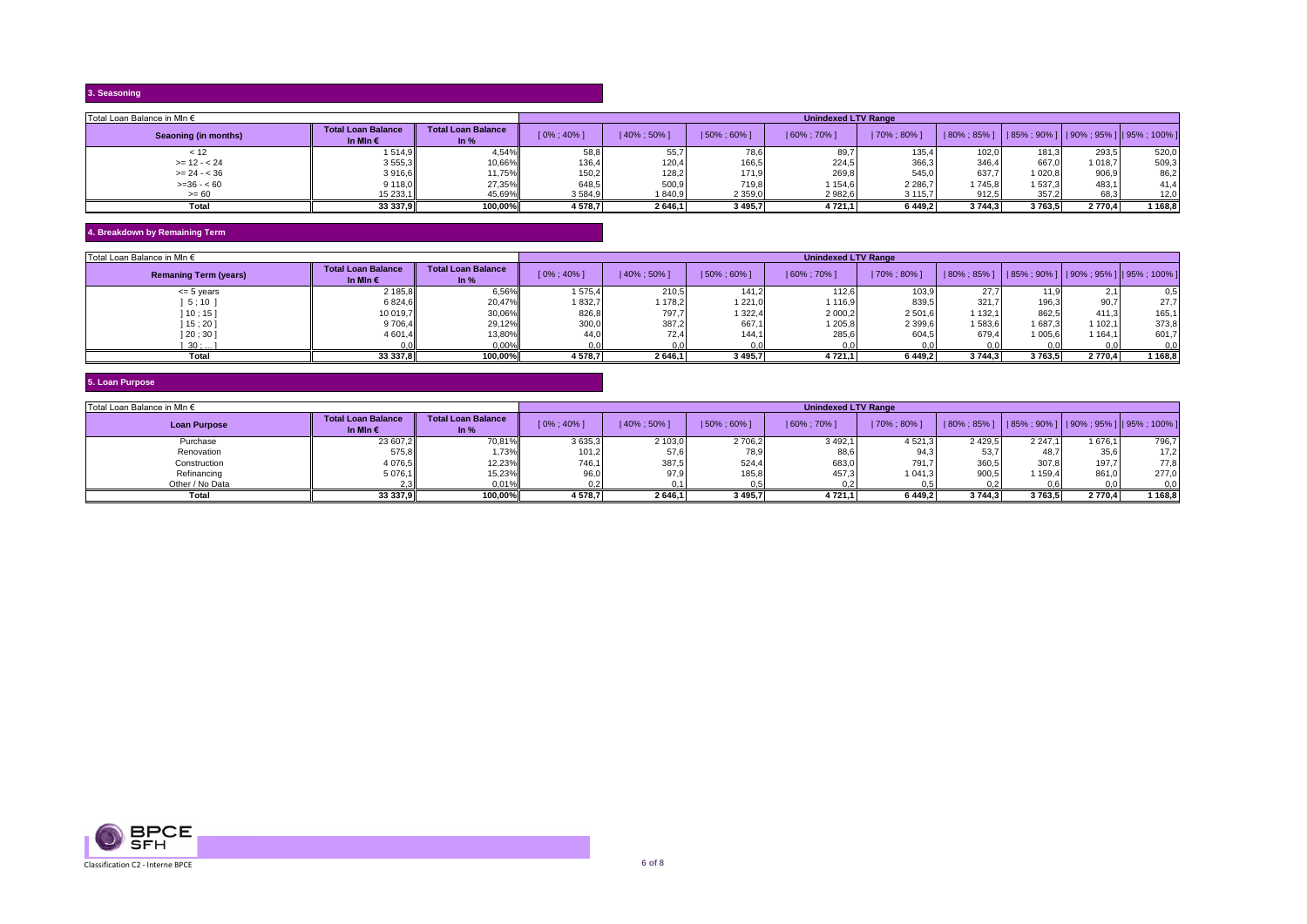# **6. Occupancy Type**

| Total Loan Balance in MIn € |                                                |                                     | <b>Unindexed LTV Range</b> |           |             |                 |             |                                                            |         |         |          |  |
|-----------------------------|------------------------------------------------|-------------------------------------|----------------------------|-----------|-------------|-----------------|-------------|------------------------------------------------------------|---------|---------|----------|--|
| <b>Occupancy Type</b>       | <b>Total Loan Balance</b><br>In Min $\epsilon$ | <b>Total Loan Balance</b><br>In $%$ | [0% : 40%                  | 40% ; 50% | 50% ; 60%   | $ 60\% : 70\% $ | 70% ; 80% ] | 80% ; 85% ]     85% ; 90% ]     90% ; 95% ]   95% ; 100% ] |         |         |          |  |
| Owner Occupied              | 26 820,1                                       | 80,45%                              | 3822,8                     | 2 1 1 2.7 | 2751.2      | 3 6 5 4 8       | 5 082.6     | 3 0 2 2.7                                                  | 3 115,9 | 2 310,0 | 947,4    |  |
| Buy to let                  | 5686,8                                         | 17,06%                              | 586,0                      | 440,1     | 640.0       | 943,6           | 1 233.7     | 648,4                                                      | 582.7   | 412.6   | 199,61   |  |
| Vacation / second home      | 831.0                                          | 2,49%                               | 169,9                      | 93,4      | 104.5       | 122,7           | 132,9       | 73,3                                                       | 64,9    | 47.8    | 21,8     |  |
| Other / No Data             |                                                | 0,00%                               |                            |           |             |                 |             | 0.0                                                        | 0, 0    | 0,0     | 0,0      |  |
| Total                       | 33 337,9                                       | 100,00%                             | 4578,7                     | 2 646,1   | 3 4 9 5 , 7 | 4 721,1         | 6 449.2 l   | 3744,3                                                     | 3763,51 | 2 770.4 | 1 1 68,8 |  |

# **7. Employment Type**

| Total Loan Balance in MIn €<br><b>Unindexed LTV Range</b> |                                                |                           |            |           |                 |                 |                 |                                                        |             |         |          |
|-----------------------------------------------------------|------------------------------------------------|---------------------------|------------|-----------|-----------------|-----------------|-----------------|--------------------------------------------------------|-------------|---------|----------|
| <b>Employment Type</b>                                    | <b>Total Loan Balance</b><br>In Min $\epsilon$ | <b>Total Loan Balance</b> | [0% : 40%] | 40% ; 50% | $ 50\% : 60\% $ | $ 60\% : 70\% $ | $ 70\% : 80\% $ | 80%; 85% ]     85%; 90% ]     90%; 95% ]   95%; 100% ] |             |         |          |
| Employed                                                  | 20 266,6                                       | 60,79%                    | 2592,7     | 1 535,6   | 2 053,5         | 2 830,6         | 3 997,1         | 2 3 4 8 .0                                             | 2 3 8 1 , 9 | 775.7   | 751,4    |
| Protected life-time employment                            | 6 133,6                                        | 18,40%                    | 777,3      | 451,7     | 602,9           | 810,8           | 139,6           | 709,5                                                  | 781.1       | 594,2   | 266,5    |
| Self employed                                             | 4 059,1                                        | 12,18%                    | 578,4      | 367,8     | 485,8           | 621,7           | 784,5           | 432,0                                                  | 403,0       | 275,4   | 110,5    |
| Retired                                                   | 826.8                                          | 2,48%                     | 325,8      | 104,9     | 107.4           | 102,8           | 91.0            | 38,8                                                   | 27.6        | 19,8    | 8,7      |
| Unemployed                                                | 2 050,8                                        | 6,15%                     | 304,3      | 185,9     | 246,0           | 355.            | 436,8           | 216.                                                   | 169,9       | 105,1   | 31,7     |
| Other / No Data                                           |                                                | 0,00%                     |            |           |                 |                 |                 |                                                        | 0,0         | 0,2     | 0,0      |
| Total                                                     | 33 337.9                                       | 100.00%                   | 4578.7     | 2 646.1   | 3 495.7         | 4721.1          | 6449.2          | 3 744.3                                                | 3 763.5 l   | 2 770.4 | 1 1 68.8 |

### **8. Unindexed LTV Ranges Distribution**

| <b>Unindexed LTV ranges</b> | <b>Total Loan Balance</b><br>in Min $\epsilon$ | <b>Number of Loans</b> |  |
|-----------------------------|------------------------------------------------|------------------------|--|
| $0 - 5 = 40\%$              | 4578,7                                         | 171 571                |  |
| $> 40\% - \leq 50\%$        | 2646,1                                         | 47 656                 |  |
| $> 50\% - \le 60\%$         | 3495,7                                         | 55 603                 |  |
| $>60\% - \le 70\%$          | 4721,1                                         | 67899                  |  |
| $> 70\% - \leq 80\%$        | 6449.2                                         | 82 034                 |  |
| $> 80\% - \leq 85\%$        | 3744,3                                         | 40 934                 |  |
| $> 85\% - \leq 90\%$        | 3763,5                                         | 36 459                 |  |
| $> 90\% - \le 95\%$         | 2770,4                                         | 23 749                 |  |
| $> 95\% - \le 100\%$        | 1168,8                                         | 9478                   |  |
| Total                       | 33 337,9                                       | 535 383                |  |